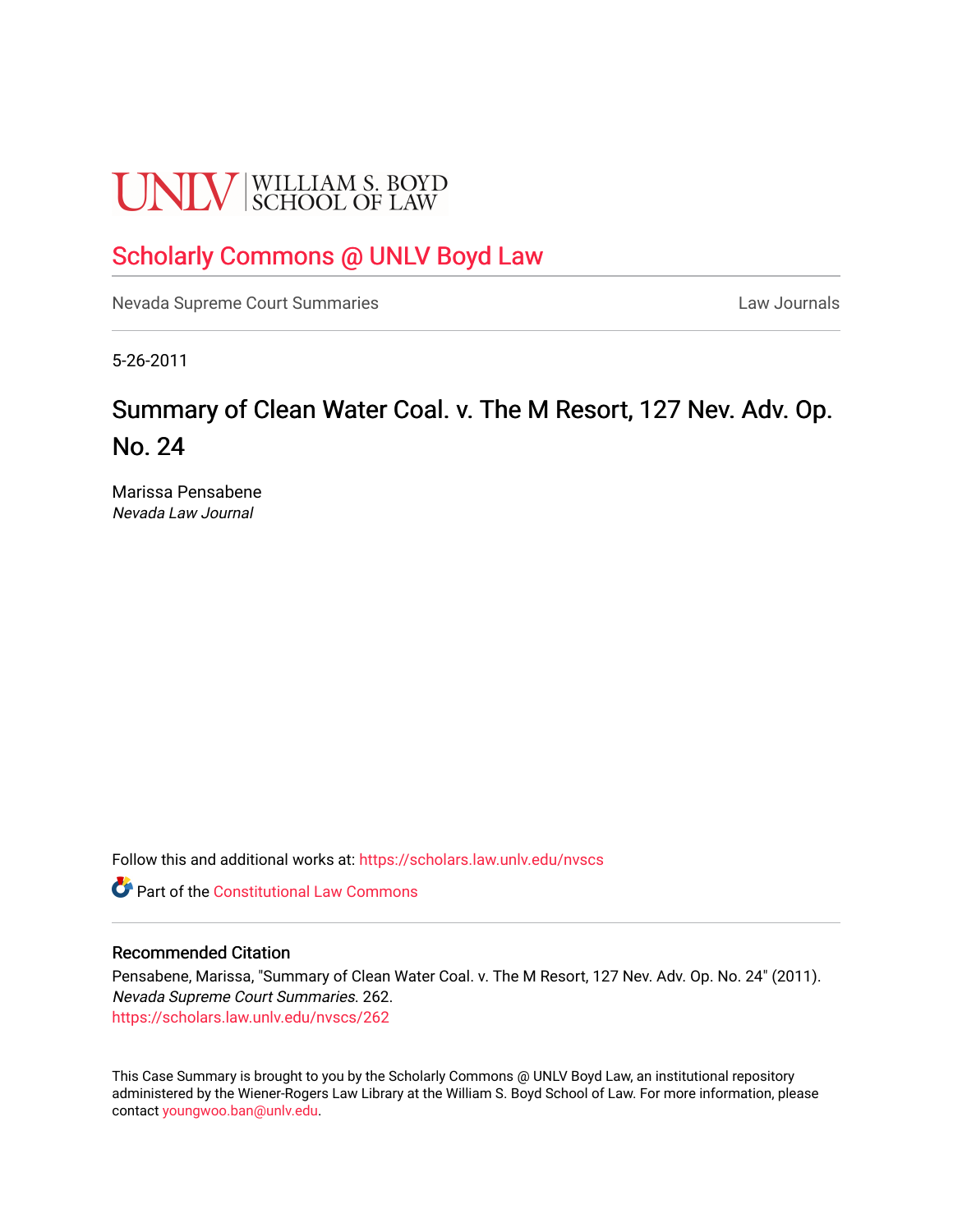*Clean Water Coal. v. The M Resort*, [1](#page-1-0)27 Nev. Adv. Op. No. 24 (May 26, 2011)<sup>1</sup> CONSTITUTIONAL LAW

#### **Summary**

An appeal from a district court's judgment that declared Assembly Bill 6 ("A.B. 6"), section 18, constitutional under the Nevada Constitution.

#### **Disposition/Outcome**

The Supreme Court of Nevada reversed the district court's judgment, concluding that A.B. 6, section 18, violates the Nevada Constitution. First, A.B. 6, section 18, violates Article 4, Section 20's prohibition against local or special taxes by converting the \$62 million collected by the Clean Water Coalition as user fees into a tax. Additionally, because A.B. 6, section 18 applies only to the Clean Water Coalition, and a general law could have applied, it also violates Article 4, Section 21's mandate that all laws shall be general and operate uniformly throughout the state in all cases where a general law can be made applicable.

#### **Factual and Procedural History**

#### *The Clean Water Coalition*

The Clean Water Coalition ("CWC") was formed pursuant to an interlocal cooperative agreement among four Nevada political subdivisions: the Clark County Water Reclamation District and the cities of Henderson, Las Vegas, and North Las Vegas. Pursuant to NRS 277.080- 277.180, the four entities created the CWC based on their "common environmental, economic and regulatory interest in the efficient and responsible collection, treatment, reuse and discharge of municipal [e]ffluent."[2](#page-1-1)

One of the CWC's functions included the implementation of the Systems Conveyance and Operations Program (SCOP), which finances and operates a regional system to convey effluent from existing and future wastewater treatment facilities to an outfall location in the Colorado River system. The CWC's members collected sewer connection and usage fees from households and businesses in their respective regions, paying the CWC with the funds from the fees.

#### *Litigation over A.B. 6, section 18*

In 2010, in an effort to raise revenue for the state, the Nevada Legislature enacted A.B. 6, section 18. The law mandated the transfer of \$62 million in securities and cash from the CWC into the State's General Fund for unrestricted, general use.

CWC filed a complain t in district court against the State, seeking declaratory and injunctive relief, based on assertions that section 18 is not constitutionally permissible

<span id="page-1-0"></span><sup>&</sup>lt;sup>1</sup> By Marissa Pensabene.

<span id="page-1-1"></span> $2^2$  The Interlocal Cooperation Act, NEV. REV. STAT. § 277.080-.180 (2007).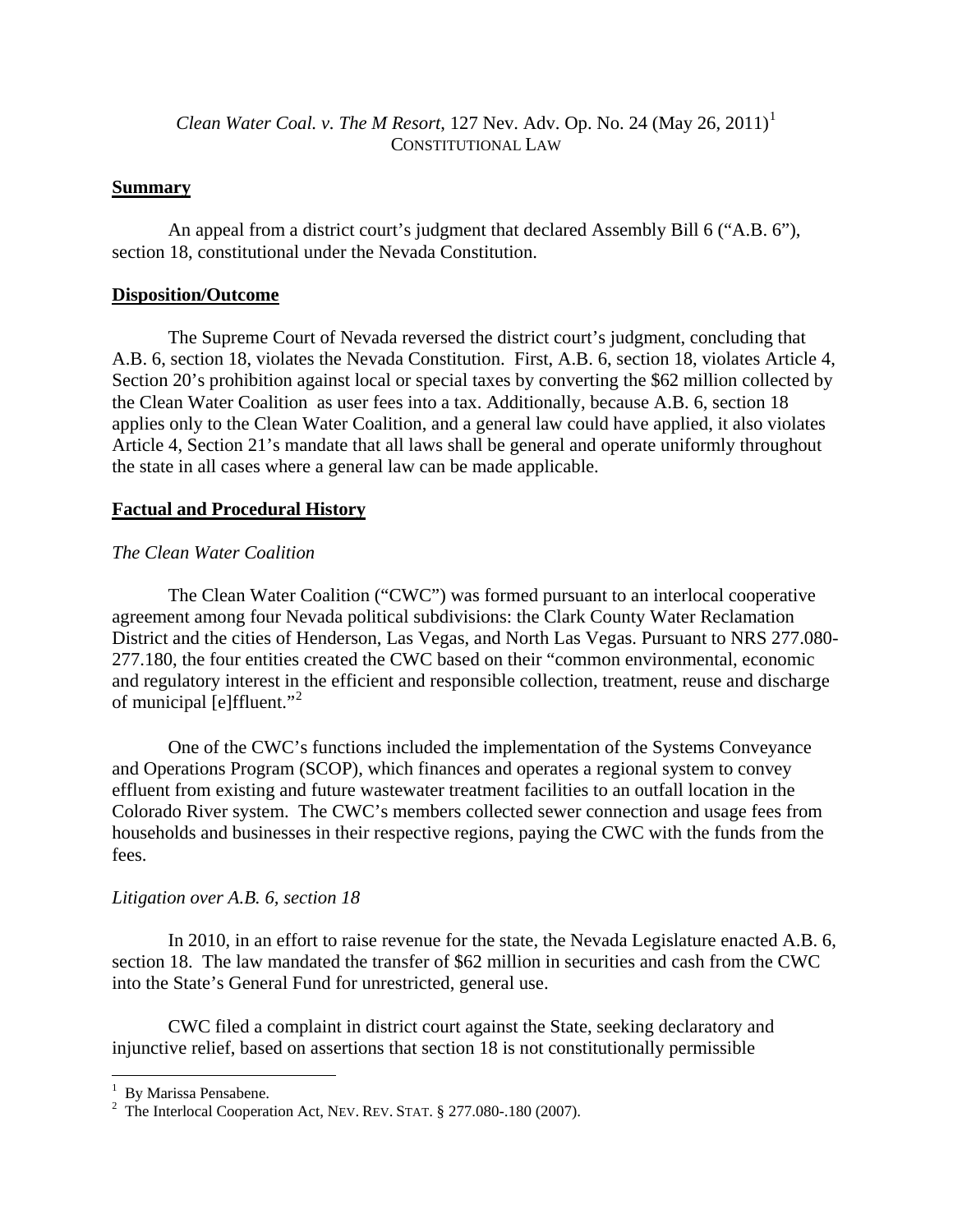legislation. The M Resort also filed a complaint in district court against the State and the CWC, seeking injunctive and declaratory relief and damages, and challenging section 18's constitutionality. The two actions were consolidated, and the State answered the complaints and filed a counterclaim against the CWC, seeking a declaration that section 18 was constitutional. The State also sought an order compelling the CWC to transfer the \$62 million to the State's general fund, as required under the bill.

On summary judgment, the district court entered an order declaring A.B. 6, section 18 constitutional. The district court was unable to conclude without a reasonable doubt that section 18 plainly conflicted with the Nevada Constitution, as "each political subdivision remains subject to the overriding sovereign control of statutes enacted by the Legislature."

#### **Discussion**

#### *The Legislature's authority to enact laws binding upon political subdivisions is subject to constitutional limitations*

The Legislature's law-making authority is considerable, but it is not unlimited.<sup>[3](#page-2-0)</sup> The Nevada Constitution is the "supreme law of the state," which "control[s] over any conflicting statutory provisions."<sup>[4](#page-2-1)</sup> The Constitution imposes limitations upon legislative acts, and the district court is obligated in enforcing restraints. Thus, the Court found the district court erred by "essentially concluding that A.B. 6, section 18 is insulated from judicial review based on the Legislature's overriding sovereign authority over political subdivisions."[5](#page-2-2)

#### *A.B. 6, section 18 is a local and special law*

A law is local if it operates over "a particular locality instead of over the whole territory of the State."<sup>[6](#page-2-3)</sup> A law is special if it "pertain[s] to a part of a class as opposed to all of a class."<sup>[7](#page-2-4)</sup> On its face section 18 advances statewide objectives, however, the law only burdens the CWC. By appropriating funds collected from certain residents and businesses within a particular locality for the state's general use, A.B. 6, section18 is special (pertaining to only the CWC) and local (applying to only a particular locality).

#### *A.B. 6, section 18 is an impermissible special and local tax and therefore violates Article 4, Section 20 of the Nevada Constitution*

The Nevada Constitution does not permit the Legislature to pass local or special laws "[f]or the assessment and collection of taxes for state, county, and township purposes."<sup>[8](#page-2-5)</sup> In making its determination as to whether the user fees collected by CWC are transformed into a tax by subsequent law directing their transfer into the State's general fund, the Court looked to

<span id="page-2-0"></span><sup>3</sup> Galloway v. Truesdell, 83 Nev. 13, 20, 422 P.2d 237, 242 (1967).

<span id="page-2-1"></span><sup>4</sup> Goldman v. Bryan, 106 Nev. 30, 37, 787 P.2d 372, 377 (1990).

<span id="page-2-2"></span><sup>&</sup>lt;sup>5</sup> Clean Water Coal. v. The M Resort, 127 Nev. Adv. Op. No. 24 (May 26, 2011).<br><sup>6</sup> Demus v. County of Clerk, 03 Nov. 512, 546, 560 B 2d 033, 035 (1077) (oiting S

<span id="page-2-3"></span>Damus v. County of Clark, 93 Nev. 512, 516, 569 P.2d 933, 935 (1977) (citing State of Nevada v. Irwin, 5 Nev. 111, 121 (1869)).

 $\frac{7}{8}$  *Id.* 

<span id="page-2-5"></span><span id="page-2-4"></span> $8$  Nev. CONST. art. 4,  $\S$  20.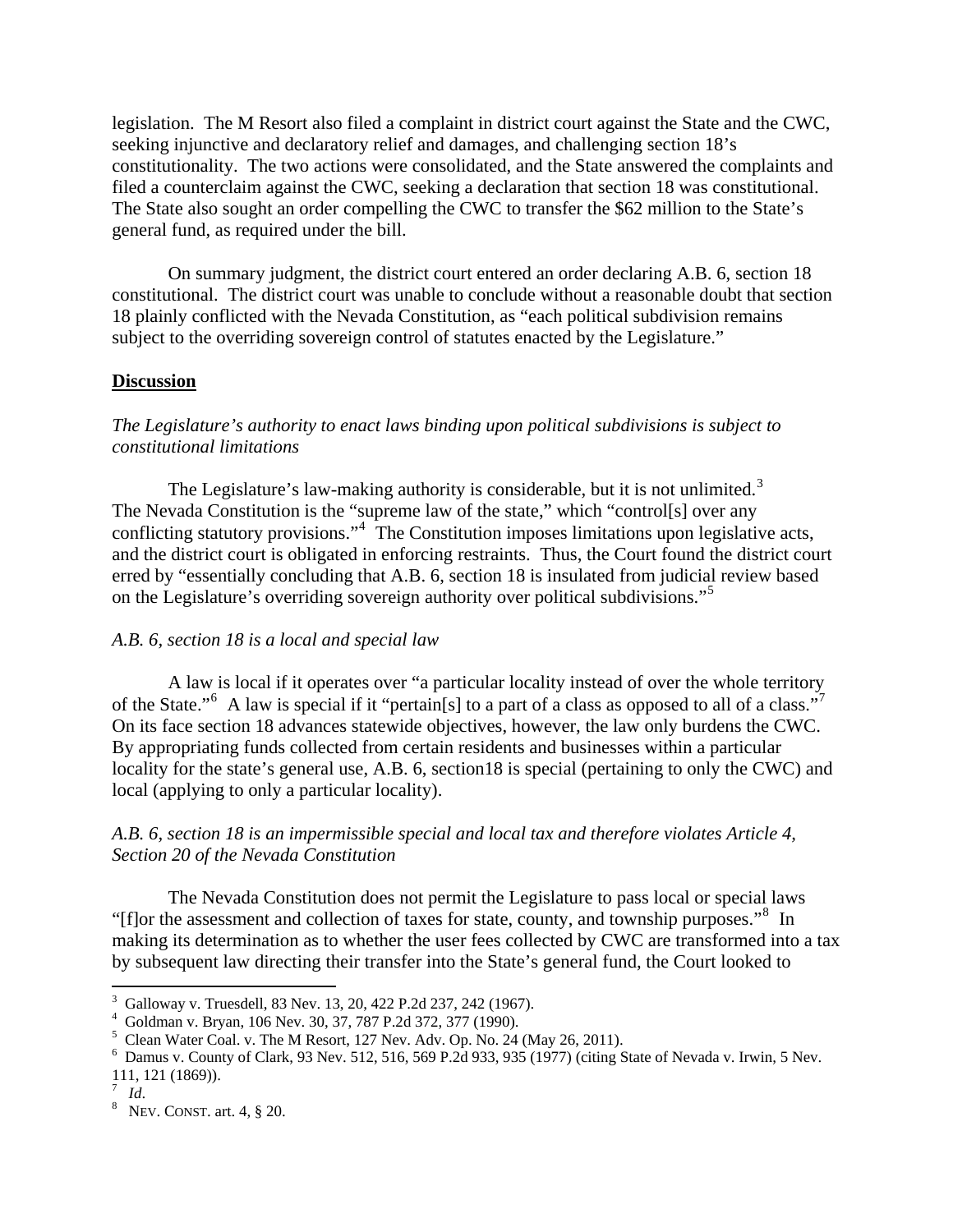*Douglas Co. Contractors v. Douglas Co*. In *Douglas*, the Court looked at the "true purpose" of an ordinance that exacted a fee from subdivision contractors for purposes of supporting county school capital improvements. $9$  The Court reasoned that the ordinance was being utilized to benefit the entire county rather than just the new subdivision against which the fee was assessed, and thus properly characterized it as a regulatory measure or a tax.<sup>[10](#page-3-1)</sup> The Court explained, "when it appears from the Act itself that revenue is its main objective, and the amount of the tax supports that theory, the enactment is a revenue measure."<sup>[11](#page-3-2)</sup>

In the present case, A.B. 6, section 18's true purpose is to correct the state's revenue shortfall. Revenue-raising acts are defined as taxes.<sup>[12](#page-3-3)</sup> Thus, the Court held that A.B. 6, section 18 imposes an unconstitutional local and special tax against the CWC in violation of Nevada Constitution Article 4, Section 20.

#### *A.B. 6, section 18 is contrary to Article 4, Section 21 because a general law could apply to address the State's budget shortfall*

A general law is one that is applied uniformly.<sup>[13](#page-3-4)</sup> The Nevada Constitution prohibits local and special laws where a general law could apply. To determine if a general law could not be made "applicable" where a local or special law is in place, the Court must analyze whether the challenged law "best subserve[s] the interests of the people of the state, or such class or portion as the particular legislation is intended to affect.<sup> $14$ </sup> In upholding local or special legislation, the Court has considered whether "the general legislation existing was insufficient to meet the peculiar needs of a particular situation," or whether a particular emergency situation existed, requiring more speedy action and relief than could be had by proceeding under the existing general law.[15](#page-3-6)

The Court acknowledged that the statewide budget deficit demonstrated exigent circumstances. However, "those circumstances are of statewide concern and cannot be addressed through legislation that does not comport with Article 4, Section 21's local and special law proscription."[16](#page-3-7) The State's budget crisis cannot be addressed by a local or special law that applies to burden only one entity of the state that operates in one locality of the state.

Because A.B. 6, section18 addresses the State's budget deficit, which is inherently an issue that concerns the entire state, to which a general law could have applied, it violates the Nevada Constitution under Article 4, Section 21.

<span id="page-3-0"></span><sup>&</sup>lt;sup>9</sup> Douglas Co. Contractors v. Douglas Co., 112 Nev. 1452, 1459, 929 P.2d 253, 257 (1996).

<span id="page-3-2"></span><span id="page-3-1"></span>

<sup>&</sup>lt;sup>10</sup> *Id.*<br><sup>11</sup> *Id.* at 1457, 929 P.2d at 256 (quoting Eastern Diversified v. Montgomery County, 570 A.2d 850, 854 (Md. 1990)).<br><sup>12</sup> *Id.* <sup>13</sup> NEV. CONST. art. 4, § 21 <sup>14</sup> State v. Irwin, 5 Nev. 111,122 (1869).

<span id="page-3-4"></span><span id="page-3-3"></span>

<span id="page-3-6"></span><span id="page-3-5"></span><sup>&</sup>lt;sup>15</sup> Cauble v. Beemer, 64 Nev. 77, 96, 177 P.2d 677, 686 (1947).

<span id="page-3-7"></span><sup>&</sup>lt;sup>16</sup> Clean Water Coal. v. The M Resort, 127 Nev. Adv. Op. No. 24 (May 26, 2011).